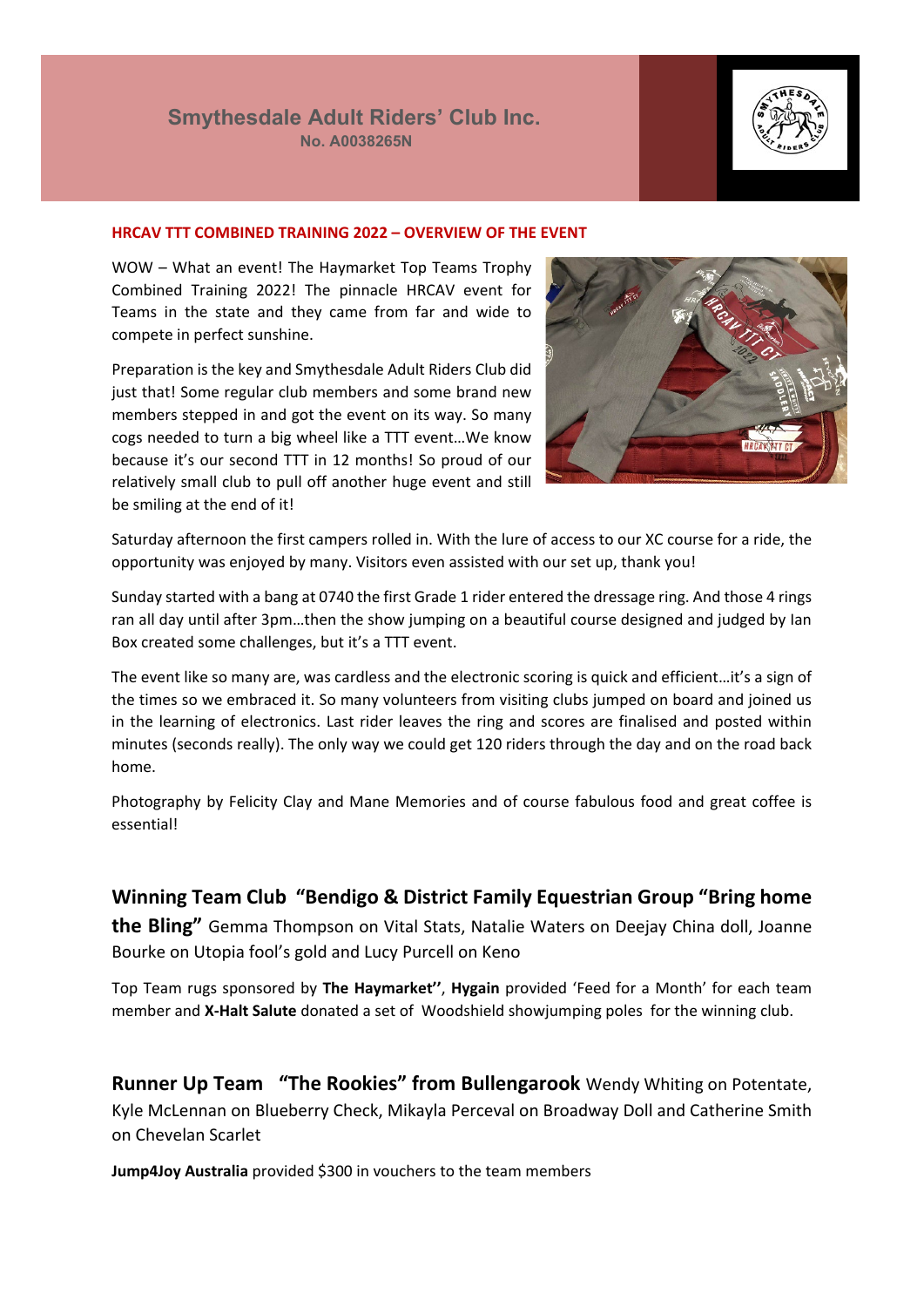### **RESULTS**



# **Level 1 – Naming rights Sponsor "The Haymarket" Ballarat**

Winner Georgie Birrell on Terminal Velocity Mt Duneed ARC Runner up Alana Park on Carnegie Dan Mt Duneed ARC OTT - Alana Park on Carnegie Dan

#### **Level 2 - Platinum Sponsor "Hygain"**

Winner Nola Poulter on A.E.V. Ascot – Smythesdale ARC Runner up Wendy Whiting on Potentate – Bullengarook ARC OTT - Wendy Whiting on Potentate

#### **Level 3A - Gold Sponsor "Hewitt and Whitty Saddlery"**

Winner -Nola Poulter on A.E.V Ingleby Smythesdale ARC Runner up- Kelsey Mason on Quickshakes Smythesdale ARC OTT - Kelsey Mason on Quickshakes

### **Level 3B - "Hygain"**

Winner -Jorja Clarke on JP Miss Olivia, Phoenix RC Runner up – Abby Benaim on Asham Sunset, Dunolly HAC

### **Level 4A - Gold Sponsor "Impact Teamwear Embroidery and Screenprinting"**

Winner -Mikayla Perceval on Broadway Doll, Bullengarook ARC Runner up- Lisa Keddie and Gold Class Reggie, Smythesdale ARC OTT - Mikayla Perceval and Broadway Doll

# **Level 4B – Bronze Sponsor "Inglenook Dairy"**

Winner - Claire Wheatley on Jingle, Bendigo ARC Runner up – Jess Westbury on J'adore Lui, Mt Duneed ARC

#### **Level 5 - "The Haymarket" Ballarat**

Winner - Kerrianne Bilson on Dulcinea, Mt Duneed ARC Runner up – Maryanne Baars on WP Hollywood, Westcoast ARC OTT - Gemma Thompson and Vital Stats

## **Best Presented Dressage Sponsored by Sweet Iron Clothing**

Clyde Cross Sport Horse Association Award Winner- Lisa Keddie on Gold Class Reggie Runner up- Megan De Spirt and Primadona Lillium